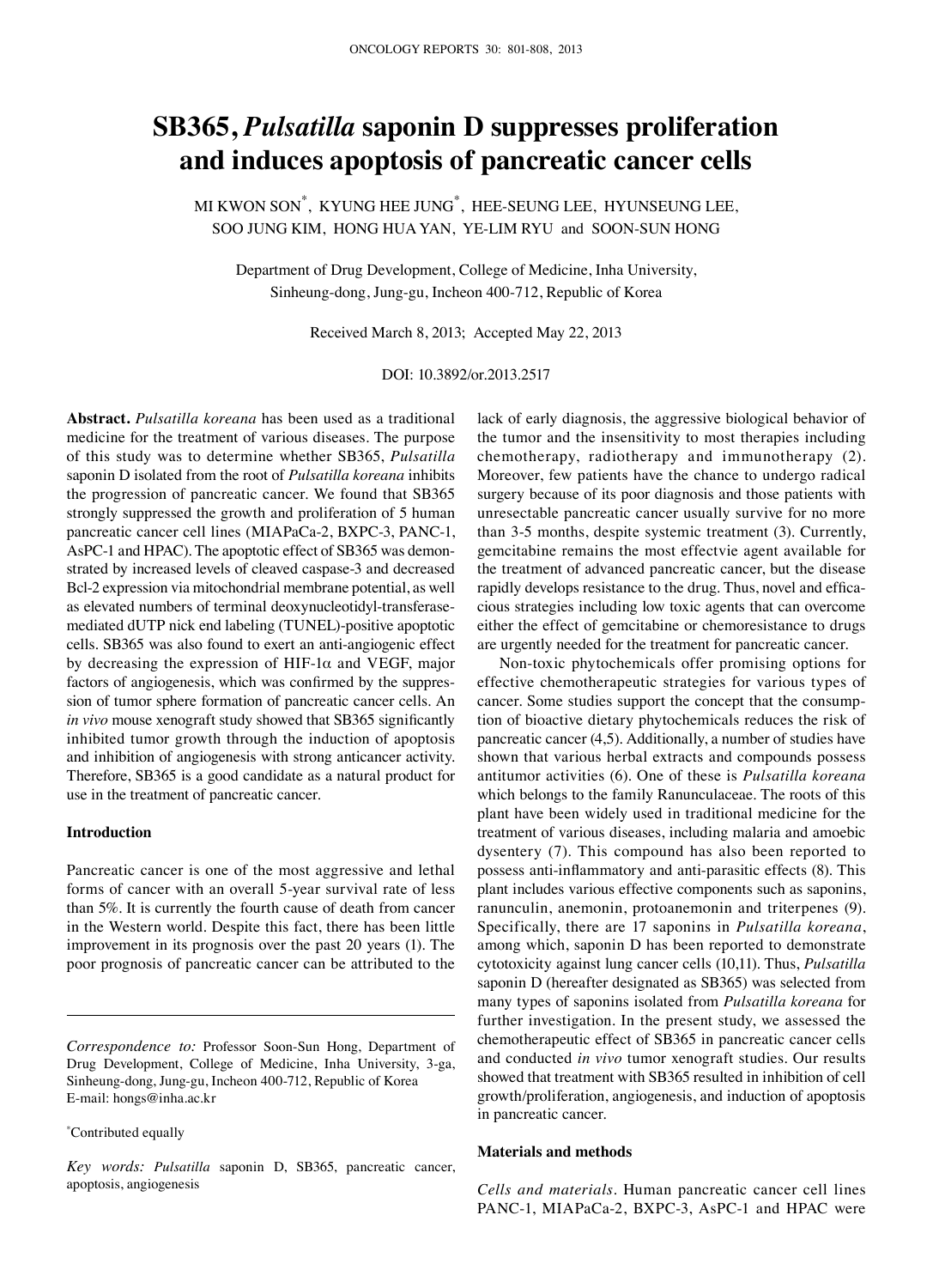purchased from the American Type Culture Collection (AATC, Manassas, VA, USA). PANC-1 and MIAPaCa-2 cells were cultured in Dulbecco's modified Eagle's medium (DMEM). BXPC-3 and AsPC-1 cells were cultured in Roswell Park Memorial Institute (RPMI)-1640 medium, and HPAC cells were cultured in DMEM-F12 supplemented with 10% fetal bovine serum (FBS) and 1% penicillin/streptomycin. FBS and all other agents used in the cell culture studies were purchased from Invitrogen Life Technologies (Carlsbad, CA, USA). The cultures were maintained at  $37^{\circ}$ C in a CO<sub>2</sub> incubator with a controlled humidified atmosphere composed of 95% air and 5% CO<sub>2</sub>. 3-(4,5-Dimethylthiazol-2-yl)-2,5-diphenyl tetrazolium bromide (MTT) and proteinase K were purchased from Sigma-Aldrich (St. Louis, MO, USA).

*Preparation of SB365.* SB365 was isolated from the roots of *Pulsatilla koreana*, as previously described by Kim *et al* (11). Briefly, the powdered roots (50 g) were extracted 3 times using 50% aqueous ethanol (500 ml), and the residue was then suspended in 300 ml of acetone and centrifuged. The precipitate was suspended in water and filtered to remove the insoluble portion. Next the fraction was chromatographed using a Sephadex LH-20 column (200 g, 60x4 cm) and solid phase high performance liquid chromatography (HPLC; solid phase; RP-C18, 250x10 mm, mobile phase; MeOH:H<sub>2</sub>O (82:20) as the mobile phase, 210 nm, 1 ml/min) to yield SB365, a saponin D. To generate a more exact analysis of the purified SB365, we also used mass spectrometry and nuclear magnetic resonance (NMR) spectroscopy.

*Measurement of cell proliferation.* Cell viability was measured using the MTT assay. Briefly, PANC-1, BXPC-3, MIAPaCa-2, AsPC-1 and HPAC pancreatic cancer cells were plated at a density of 1-3x104 cells/well in 96-well plates and then incubated for 48 h. The media were then removed, and the cells were treated with either dimethyl sulfoxide (DMSO), as a negative control, or various concentrations of SB365. The final concentration of DMSO in the media was  $\leq 0.1\%$  (v/v). After the cells were incubated for 48 h, 20  $\mu$ l of MTT solution (2 mg/ml) was added to each well, and the cells were incubated for another 4 h at 37˚C. The formed formazan crystals were dissolved in DMSO (200  $\mu$ l/well) with constant shaking for 5 min. The plate was then read on a microplate reader at 540 nm. Three replicate wells were used for each analysis. The median inhibitory concentration  $(IC_{50}$ , defined as the drug concentration at which cell growth was inhibited by 50%) was assessed using the resulting dose-response curves.

*Immunofluorescence microscopy.* Pancreatic cancer cells (PANC-1 and BXPC-3) were plated on 18-mm cover glasses in DMEM or RPMI-1640 medium and incubated for 24 h so that  $~10\%$  confluence was reached. The cells were then incubated in the presence or absence of 10  $\mu$ M SB365, washed twice with PBS, and fixed in an acetone:ethanol solution (1:2) for 10 min at -20˚C. Next, cells were blocked in 1.5% horse serum in PBS for 30 min at room temperature, and then incubated overnight at 4˚C with the primary antibody (1:50) in a humidified chamber. After washing twice with PBS, the cells were incubated with mouse fluorescein-labeled secondary antibody (1:100; Dianova, Hanburg, Germany) for 1 h at 37˚C. The cells were also stained with 4,6-diamidino-2-phenylindole (DAPI) to visualize the nuclei. The slides were then washed twice with PBS and covered with DABCO (Sigma-Aldrich) before being viewed with a confocal laser scanning microscope (Olympus, Tokyo, Japan).

*DAPI staining and terminal deoxynucleotidyl-transferasemediated dUTP nick end labeling (TUNEL) assay.* PANC-1 pancreatic cancer cells were plated onto 18-mm cover glasses in DMEM medium and grown to  $\sim$ 70% confluence for 24 h. The cells were then treated with SB365 at a dose of 10  $\mu$ M for 24 h. They were fixed in ice-cold 1% paraformaldehyde, washed with PBS and then stained with  $2 \mu g/ml$  of DAPI for 20 min at 37˚C. The stained cells were examined for fluorescence of nuclear fragmentation. TUNEL was performed using the TUNEL kit (Millipore, Billerica, MA, USA).

*Measurement of mitochondrial membrane potential.* BXPC-3 pancreatic cancer cells were plated on 18-mm cover glasses in RPMI-1640 medium and incubated for 24 h so that  $\sim 70\%$ confluence was reached. The cells were then incubated in the presence or absence of SB365 (10  $\mu$ M) for 6 h after which they were incubated with 5  $\mu$ M JC-1 fluorescence dye for 20 min in a  $CO<sub>2</sub>$  incubator. The slides were then washed twice with PBS and covered with DABCO before being viewed with a confocal laser scanning microscope.

*Analysis of cytochrome c localization.* BXPC-3 cells were plated on 18-mm cover glasses in RPMI-1640 medium and incubated for 24 h so that  $\sim$ 70% confluence was reached. The cells were then treated with SB365 (10  $\mu$ M) for 6 h and washed twice with PBS, and fixed in an acetic acid:ethanol solution (1:2) for 5 min at room temperature. Cells were incubated overnight at 4˚C with cytochrome *c* antibody (1:20; Santa Cruz Biotechnology, Inc., Santa Cruz, CA, USA). After washing twice with PBS, the cells were incubated with mouse fluorescein-labeled secondary antibody (1:50) containing 100 nM of a mitochondrion-specific dye (MitoTracker® Red FM; Molecular Probes Inc., Eugene, OR, USA) for 45 min at 37˚C. The cells were also stained with DAPI to visualize the nuclei. The slides were then washed twice with PBS and covered with DABCO before viewing with a confocal laser scanning microscope.

*Western blotting.* BXPC-3 cells were washed 3 times with ice-cold PBS before lysis using a buffer containing 1% Triton X-100, 1% Nonidet P-40, and the following protease and phosphatase inhibitors: aprotinin (10 mg/ml), leupeptin (10 mg/ml) (ICN Biomedicals, Asse-Relegem, Belgium), phenylmethylsulfonyl fluoride (1.72 mM), NaF (100 mM), NaVO<sub>3</sub> (500 mM) and Na<sub>4</sub>P<sub>2</sub>O<sub>7</sub> (500 mg/ml) (Sigma-Aldrich). Equal amounts of protein were separated using 10% sodium dodecyl sulfate-polyacrylamide gel electrophoresis and transferred onto nitrocellulose membranes. The protein transfer was then checked using Ponceau S staining solution (Sigma-Aldrich). Immunostaining of the blots was performed using the primary antibodies, followed by the secondary antibody-conjugated to horseradish peroxidase with detection using enhanced chemiluminescence reagent (Amersham Biosciences, Piscataway, NJ, USA). Primary antibodies were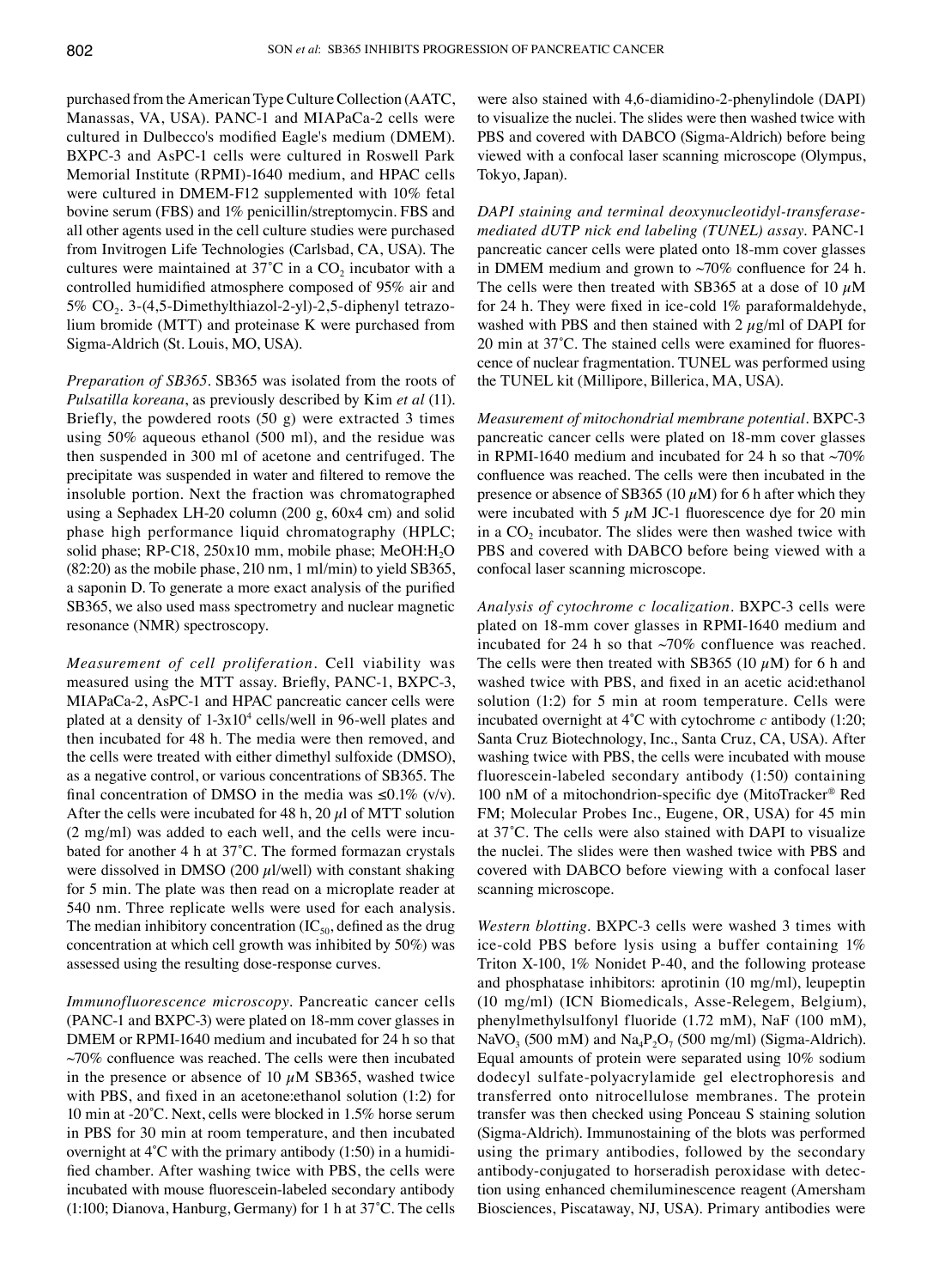purchased as follows: Bcl-2 (Santa Cruz Biotechnology Inc.), β-actin (Abcam, Cambridge, UK), cleaved caspase-3 (Cell Signaling Technology, Inc., Beverly, MA, USA). The secondary antibodies were purchased from Amersham Biosciences. The bands were visualized with the ECL Plus system (Amersham Biosciences).

*Tumor sphere assay.* PANC-1 cells were seeded in a 24-well low adhesion plate (Corning Inc., Lowell, MA, USA) at a density of  $1x10^4$  cells/well and an initial volume of 500 ml as described by Dontu *et al* (12). Spheres were grown in DMEM medium (Gibco-BRL, Carlsbad, CA, USA) supplemented with vitamin B27, 20 ng/ml FGF, and 20 ng/ml epidermal growth factor (EGF; R&D Systems, Minneapolis, MN, USA) and  $4 \mu g/ml$  heparin. Samples were subsequently treated with 10  $\mu$ M SB365. EGF and FGF were replenished every 3 days. Aside from the addition of heparin, cells were agitated daily to minimize clumping. Spheres were counted and photographed after 14 days of continuous growth factor and supplemental exposure. Spheres were monitored under the microscope daily to ensure that they were derived from single cells and that they did not become confluent during the experiment.

*Tumor xenograft study.* Male athymic BALB/c nude mice were obtained from Orient Bio. Animal Inc. (Seoul, Korea). Animal care and all experimental procedures were conducted in accordance with the approval and guidelines of the INHA Institutional Animal Care and Use Committee (INHA IACUC) of the Medical School of Inha University (approval ID: 090518-5). The animals were fed standard rat chow and tap water *ad libitum*, and maintained under a 12 h dark/light cycle at 21˚C. Male nude mice (6 weeks old, weighing 22-26 g) were randomly divided into 2 groups (control and SB365 30 mg/kg). PANC-1 cells were harvested and mixed with PBS  $(200 \mu l/mouse)$  and then inoculated into one flank of each nude mouse (5x10<sup>6</sup> of PANC-1 cells). When the tumors had reached a volume of  $\sim$ 50-100 mm<sup>3</sup>, mice were given an intraperitoneal injection of SB365 (30 mg/kg, treatment group) or the vehicle (200  $\mu$ l PBS, control group) for 37 days. The tumor dimensions were measured twice a week using a digital calliper and the tumor volume (V) was calculated using the formula:  $V =$  length x width<sup>2</sup> x 0.5. At the end of the experiment, mice were sacrificed, and tumors were excised and weighed.

*Immunohistochemistry.* After being blocked with normal goat serum (Vector Laboratories, Burlingame, CA, USA) for 1 h, frozen tissue sections were incubated for 1 h at room temperature in dilutions of 1:100 of PCNA, cleaved caspase-3, VEGF and CD34 antibodies. The sections were visualized by an avidin-biotin peroxidase complex solution using an ABC kit (Vector Laboratories). The sections were washed in PBS and developed with a diaminobenzidine tetrahydrochloride substrate for 15 min and then counterstained with hematoxylin.

*Statistical analysis.* Data are expressed as the means ± SD. Statistical analysis was performed using ANOVA. A P≤0.05 was considered to indicate a statistically significant result. Statistical calculations were performed using SPSS software for Windows operating system (version 10.0; SPSS, Inc., Chicago, IL, USA).

### **Results**

*Effect of SB365 on the proliferation of human pancreatic cancer cells.* To evaluate the anticancer properties of SB365, we first compared the cell growth of 5 pancreatic cancer cell lines (MIAPaCa-2, BXPC-3, PANC-1, AsPC-1 and HPAC cell lines) that had been treated with SB365. As shown in Fig. 1A, the cells were exposed to various concentrations (0, 1, 2, 5, 10 and  $20 \mu$ M) of SB365 for 48 h. The results revealed that SB365 treatment inhibited cell growth in a dose-dependent manner. SB365 induced a reduction in cell growth, starting at a dose of  $1 \mu$ M in pancreatic cancer cells and strongly inhibited up to 80% of cell growth at doses of 5 and 10  $\mu$ M. To confirm the effect of SB365 on cell growth and proliferation, we identified expression of Ki-67, a cell proliferation marker using a fluorescent imaging system. As shown in Fig. 1B, SB365 significantly decreased the number of Ki-67-positive cells, when compared with the control.

*Effects of SB365 on the apoptotic cell death of pancreatic cancer cells.* To identify the pro-apoptotic effect of SB365 on pancreatic cancer cells, we first conducted DAPI staining and TUNEL assay. As shown in Fig. 2A, the cells treated with 10  $\mu$ M of SB365 showed morphological features of apoptotic cells, such as bright nuclear condensation and perinuclear apoptotic bodies, upon DAPI staining. SB365-induced apoptosis was confirmed by detection of DNA fragmentation using TUNEL staining. To identify involvement of SB365 in changes in the mitochondrial membrane potential  $(\Delta \Psi_m)$ , which are correlated with intrinsic apoptosis, we also performed JC-1 staining. As shown in Fig. 2B, control cells showed heterogeneous staining of the cytoplasm with both red and green fluorescence coexisting in the same cells. Consistent with mitochondrial localization, red fluorescence (corresponding to high mitochondrial membrane potential) was primarily found in granular structures distributed throughout the cytoplasm. Treatment of PANC-1 and BXPC-3 cells with SB365 decreased the red fluorescence and led to occurrence of frequent clusters of mitochondria. Treatment of SB365 induced marked changes in ∆Ψm evidenced by the disappearance of red fluorescence or the increase in green fluorescence in most cells. In addition, we observed that SB365 led to increased cytochrome *c* release along with a concomitant decrease in the-co-localization of cytochrome *c* and mitochondria (Fig. 2C). Furthermore, SB365 increased the protein expression levels of cleaved caspase-3 and decreased Bcl-2 expression in BXPC-3 pancreatic cancer cells (Fig. 2D). Collectively, these results indicate that SB365 induced apoptosis of pancreatic cancer cells.

*Effects of SB365 on the expression of HIF-1α/VEGF and tumor sphere formation of pancreatic cancer cells.* Considering the importance of HIF-1 $\alpha$  and VEGF in hypoxia, we examined the effects of SB365 on the expression pattern of HIF-1 $\alpha$ and VEGF in BXPC-3 cells. BXPC-3 pancreatic cancer cells were treated with SB365 (10  $\mu$ M) under mimicked hypoxia induced by treatment with 100  $\mu$ M CoCl<sub>2</sub> for 24 h. As shown in Fig. 3A, the HIF-1 $\alpha$  and VEGF expression increased under hypoxic condition, whereas SB365 treatment inhibited the hypoxia-induced HIF-1α and VEGF expression. Moreover, to test for the ability of pancreatic cancer cells to grow as tumor spheres in culture, PANC-1 cells were plated on ultra-low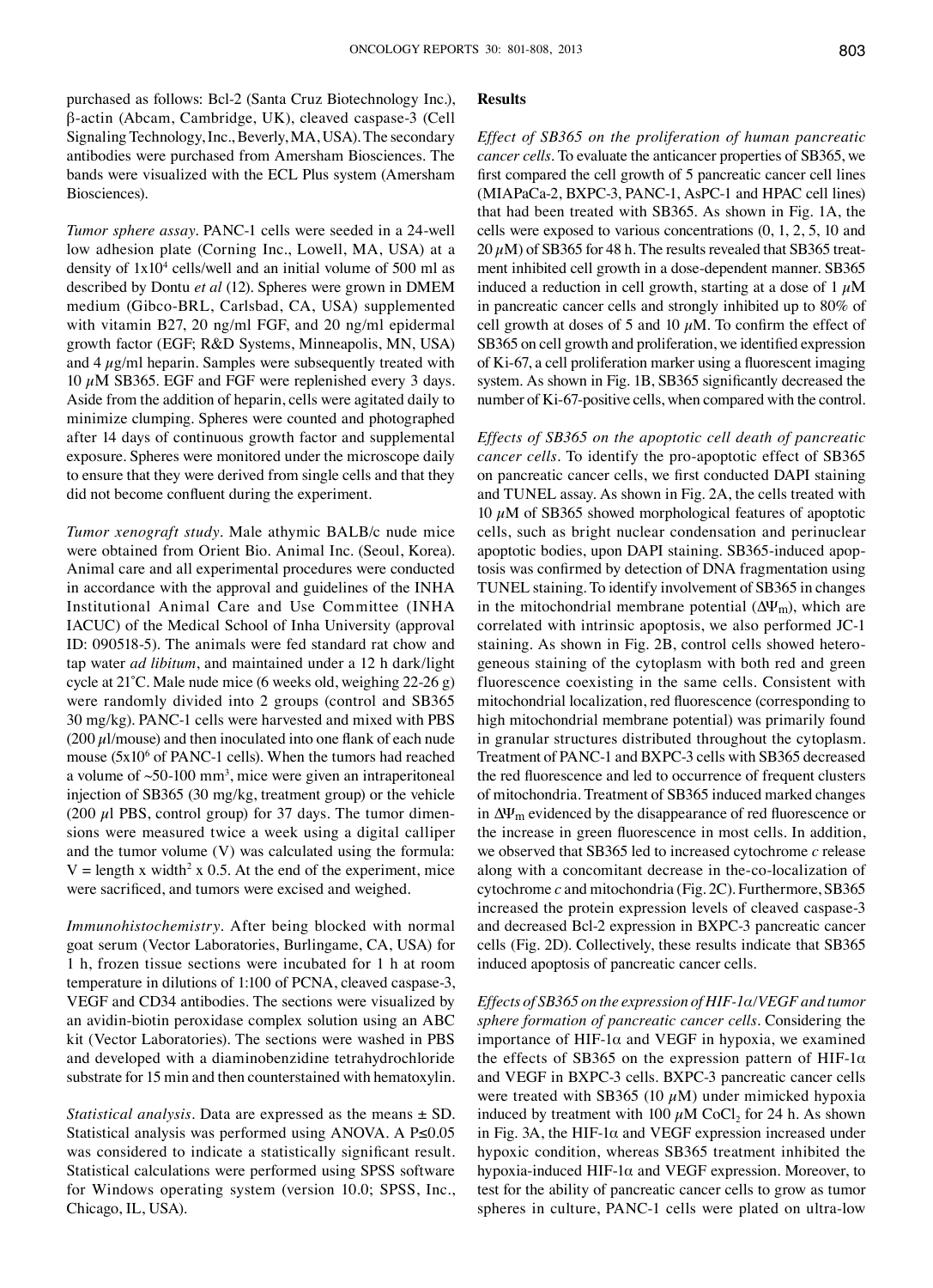

Figure 1. Effect of SB365 on the proliferation of human pancreatic cancer cells. (A) Cytotoxic effects of SB365. Viability of MIAPaCa-2, BXPC-3, PANC-1, AsPC-1 and HPAC pancreatic cancer cells was measured by MTT assay. Pancreatic cancer cells were seeded in 96-well culture plates. After incubation for 24 h, the cells were treated with various concentrations of SB365 or with 0.1% dimethyl sulfoxide (DMSO) as a negative control. After incubation for 48 h, the cells were subjected to the MTT assay. (B) Effect of SB365 on proliferation of PANC-1 cells was measured by Ki-67 staining, which was photographed at x200 magnification. Results are expressed as percent cell proliferation relative to the proliferation of the control. Data are represented as the means ± SD from triplicate wells. \*\*P<0.01 vs. control.

attachment plates in defined medium containing EGF, FGF and B27. After 2 weeks, tumor spheres consisting of  $~50-100$ cells were observed, ~50% of which had symmetrical ball-like structures (Fig. 3B). However, treatment of SB365 inhibited the formation of tumor spheres of pancreatic cancer cells in a dose-dependent manner.

*Inhibition of pancreatic tumor growth by SB365 in a mouse xenograft model.* Strong anticancer efficacy of SB365 led us to investigate the *in vivo* efficacy of SB365 against xenografts of PANC-1 pancreatic cancer cells in nude mice. As shown in Fig. 4A, SB365 suppressed tumor growth at a dose of 30 mg/kg for 37 days compared with the control group. SB365 administration resulted in a significant reduction in tumor volume (55%) in nude mice. In addition, there was no difference in the body weight in the mouse groups treated with SB365 when compared with the control group, showing that SB365 exhibited little toxicity to mice at the curative dose (Fig. 4B). Consistent with this observation, the weight of tumors isolated from the SB365-treated mouse groups decreased significantly by 51% in the SB365 30 mg/kg group, compared with the control (Fig. 4C, P<0.05). Taken together, our results demonstrated that SB365 had strong antitumor efficacy against pancreatic cancer xenograft models.

*Effects of SB365 on proliferation, angiogenesis and apoptosis in a xenograft model.* Based on histopathological analysis using hematoxylin and eosin (H&E) staining, we observed a greater degree of tumor apoptosis and necrosis in the SB365 treated mouse group when compared to the control groups.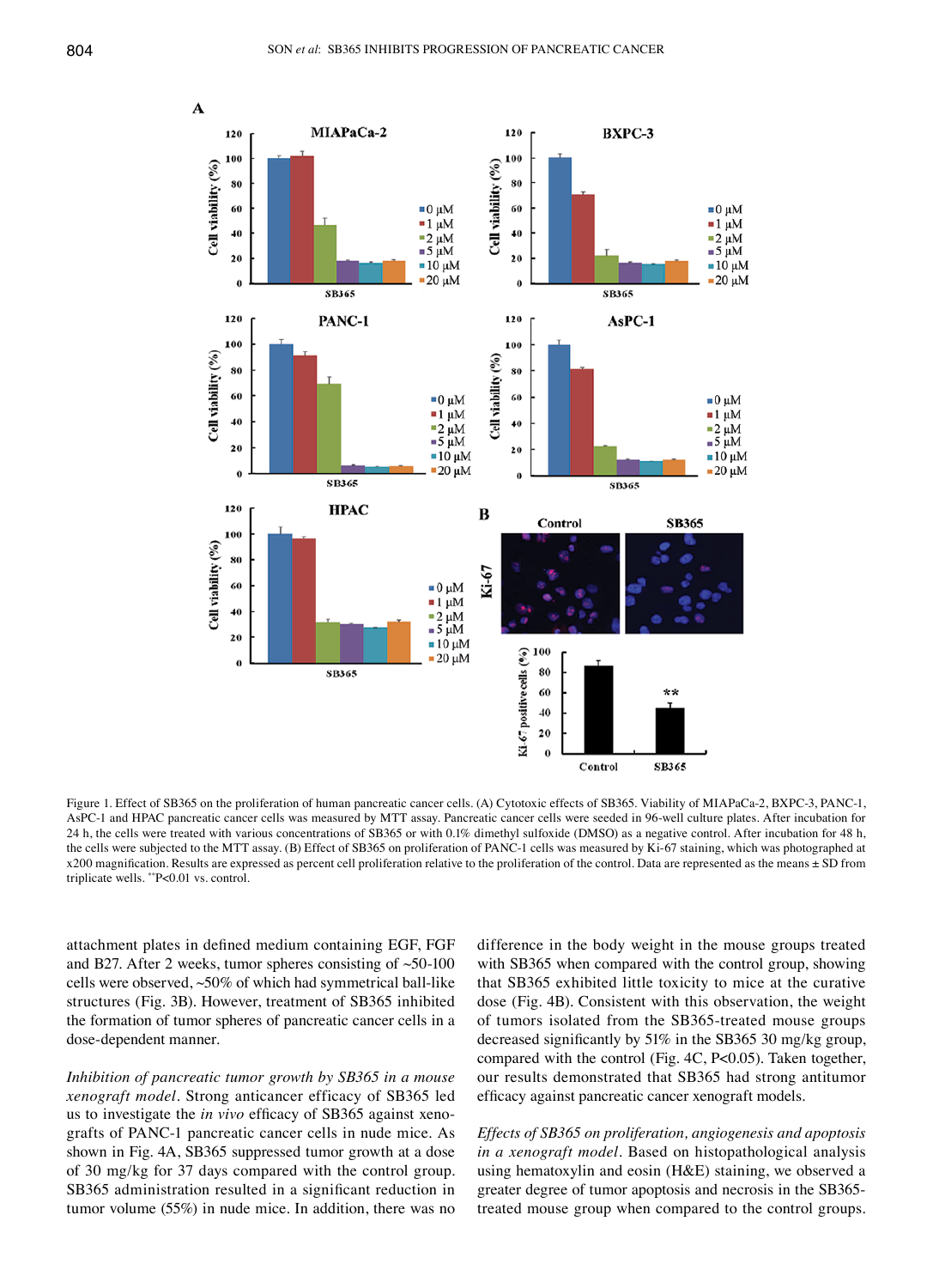

Figure 2. Effect of SB365 on the apoptosis of pancreatic cancer cells. (A) Induction of apoptosis in PANC-1 cells by SB365 (10  $\mu$ M) was determined by 4,6-diamidino-2-phenylindole (DAPI) and terminal deoxynucleotidyl-transferase-mediated dUTP nick end labeling (TUNEL) staining, which was photographed at x400 magnification. Data are expressed as the means ± SD from the 3 experiments. \*\*P<0.01 vs. control. (B) PANC-1 and BXPC-3 cells were treated with SB365 (10  $\mu$ M) for 6 h, and the mitochondrial membrane potential was determined by JC-1 staining and analyzed using an LS 55 luminescence spectrometer, as well as photographed at x400 and x800 magnification (PANC-1 cells). The results (green/red ratio) are expressed as the percentage of cells treated with SB365. Data are expressed as the means  $\pm$  SD of triplicate wells. \*P<0.01 vs. control. (C) After treatment with SB365 (10  $\mu$ M) for 6 h, BXPC-3 cells were stained with anti-cytochrome *c* antibody, MitoTracker and DAPI. The immunostained cells were analyzed under an Olympus confocal laser scanning microscope at x400 and x800 magnification (D) PANC-1 cells were treated with SB365 (0, 1, 2, 5 and 10  $\mu$ M) for 48 h. Cell lysates were prepared and subjected to western blotting for Bcl-2, cleaved caspase-3 and β-actin.

Furthermore, SB365 decreased the expression of PCNA, a cell proliferation marker, as well as both VEGF and CD34 in the SB365-treated group compared with the control group. In addition, the apoptotic effect of SB365 on pancreatic cancer tumor tissues was identified by expression of cleaved caspase-3 and DNA fragments by TUNEL assay. These results suggest that SB365 had an anti-angiogenic effect on pancreatic cancer xenografts (Fig. 5).

## **Discussion**

Owing to the advanced stage of the disease and resistance to cytotoxic chemotherapeutic agents and radiation therapy, pancreatic cancer remains one of the most intractable human

malignancies. In recent years, bioactive components from plant origin have obtained considerable attention as promising options for the development of effective strategies for the prevention or treatment of cancer. Accordingly, the discovery of active medicinal compounds from herbal/natural sources has provided alternative treatment choices for patients (13). Therefore, we isolated SB365, saponin D from *Pulsatilla koreana* and conducted a comprehensive analysis of the effect of SB365 on pancreatic cancer using both *in vivo* and *in vitro* models. In the present study, we report that SB365 significantly reduced cell growth and proliferation while inducing apoptosis in pancreatic cancer cells. This is the first report validating the anticancer properties of SB365 in both pancreatic cancer cells and a tumor xenograft animal model.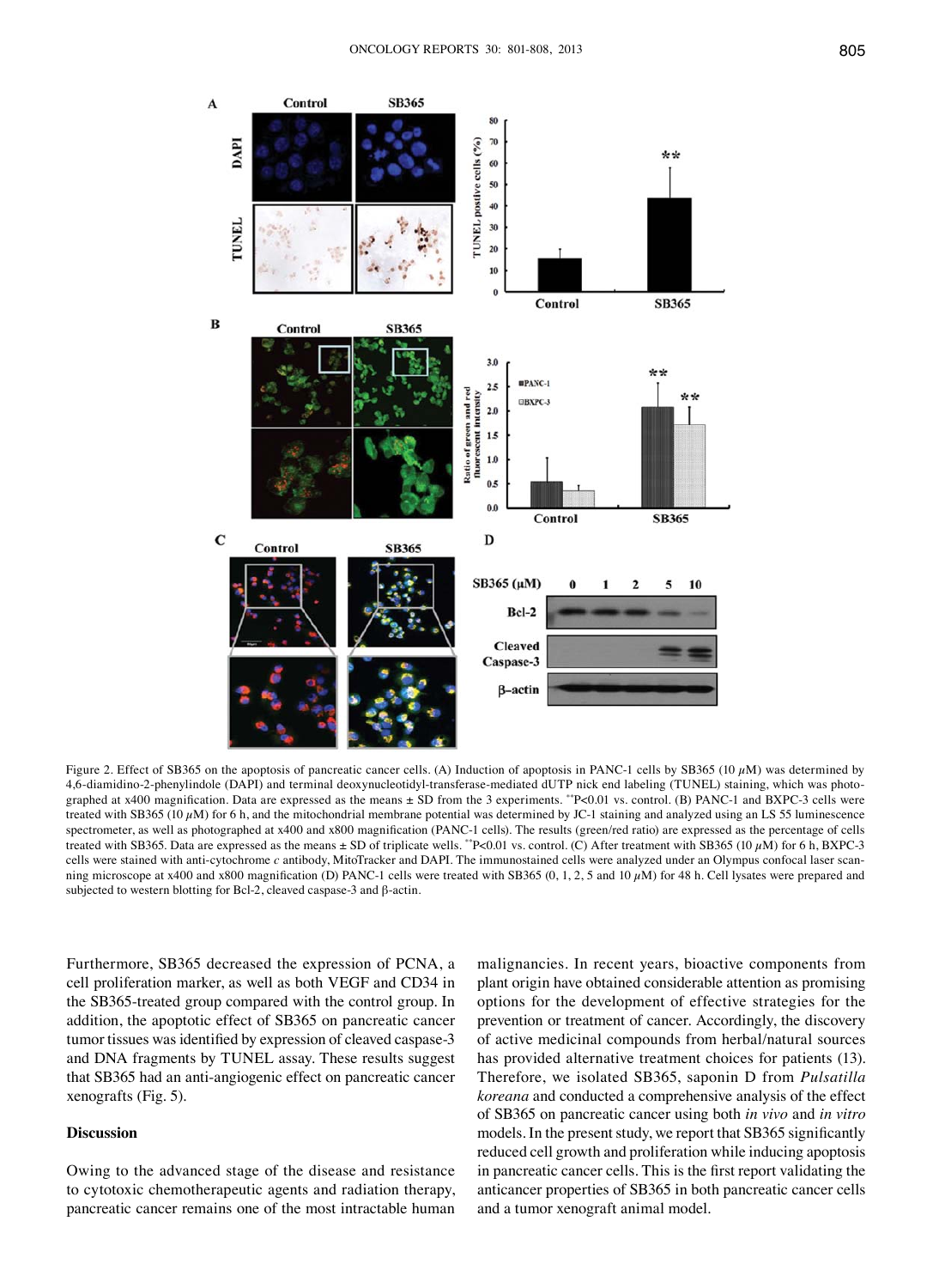



 $\overline{B}$ 



Figure 3. Effect of SB365 on the angiogenesis of pancreatic cancer cells. (A) Immunofluorescence imaging showing the expression of HIF-1α and VEGF in hypoxic BXPC-3 cells (hypoxia induced with 100  $\mu$ M CoCl<sub>2</sub>) treated with SB365 (10  $\mu$ M). Magnification, x800. (B) Typical PANC-1 cell tumor spheres generated from single cells after 14 days. Bright field micrographs showing tumor sphere formation in PANC-1 cells after treatment with SB365 (1 and 10 $\mu$ M). Magnification x400.

Loss of cell proliferation and/or induction of apoptosis are two major mechanisms by which cancer cells are killed by chemotherapeutic agents (14). In this study, SB365 inhibited 50-80% of the growth of pancreatic cancer cells (MIAPaCa-1, BXPC-3, PANC-1, AsPC-1 and HPAC cells) at concentrations of 2-10  $\mu$ M, and the level of Ki-67-positive cells was also significantly decreased by SB365 treatment, indicating that SB365 has anti-proliferative effect. These results are in line with those of previous studies, in which many types of saponins were found to inhibit cell proliferation in various types of cancer cells (15-18).

While the effect of SB365 on proliferation likely contributes to its anticancer activity, it appears that pancreatic cancer cells are more sensitive to apoptosis induced by SB365. In fact, the  $IC_{50}$  values reflect the overall change in cell viability, which includes changes in both proliferation and apoptosis. Indeed, SB365 showed low IC<sub>50</sub> values (0.8-2  $\mu$ M) in 5 pancreatic cancer cell lines. Therefore, we investigated whether SB365 had an apoptotic effect in pancreatic cancer. In our study, we observed that SB365 has the capacity to induce pancreatic cancer cells to undergo apoptosis. DNA fragmentation and nuclear chromatin condensation were demonstrated in pancreatic cancer cells treated with SB365. Moreover, the observation of caspase-3 activation and decreased Bcl-2 confirms the promotion of apoptosis by SB365. In addition, changes in the mitochondrial membrane potential are induced to create pores of mitochondria, which dissipates the transmembrane potential and leads to the release of cytochrome *c* into the cytoplasm (19,20), finally resulting in the induction of apoptosis. Therefore, to identify the effect of SB365 on mitochondrial membrane potential, we conducted JC-1 and cytochrome *c* immunofluorescence staining. SB365 induced significant changes in mitochondrial membrane potential (∆Ψm) and increased cytochrome *c* release along with a concomitant increase in co-localization of cytochrome *c* with mitochondria. Collectively, these results indicate that SB365 induced an apoptotic effect by mitochondrial-mediated apoptotic molecules against pancreatic cancer cells.

Angiogenesis is a process that plays an important role in the growth and metastasis of solid tumors (21). The inhibition of angiogenic pathways is also an alternative for targeting cancer cell proliferation. In this process, VEGF is a potent inducer of angiogenesis and HIF-1 $\alpha$  is the major regulator of VEGF transcriptional activation (22,23). In the present study, SB365 obviously decreased the expression of HIF-1 $\alpha$ and VEGF under hypoxia, showing that SB365 inhibited hypoxia-induced angiogenesis in pancreatic cancer. In our previous study, SB365 inhibited not only tube formation and migration of HUVECs but also the formation of neovessels in Matrigel plug (24). Based on these findings, we expected that the anti-angiogenic capacity of SB365 would accompany inhibition of metastasis, which is associated with tumor formation and migration. Indeed, bursts of angiogenic activity can be sufficient to initiate sustained tumor angiogenesis and metastasis (25). To grow beyond a small sphere, tumor cells must be able to invade across a barrier known as the basement membrane and into local tissue. At this point, they can also produce angiogenic factors such as VEGF that recruit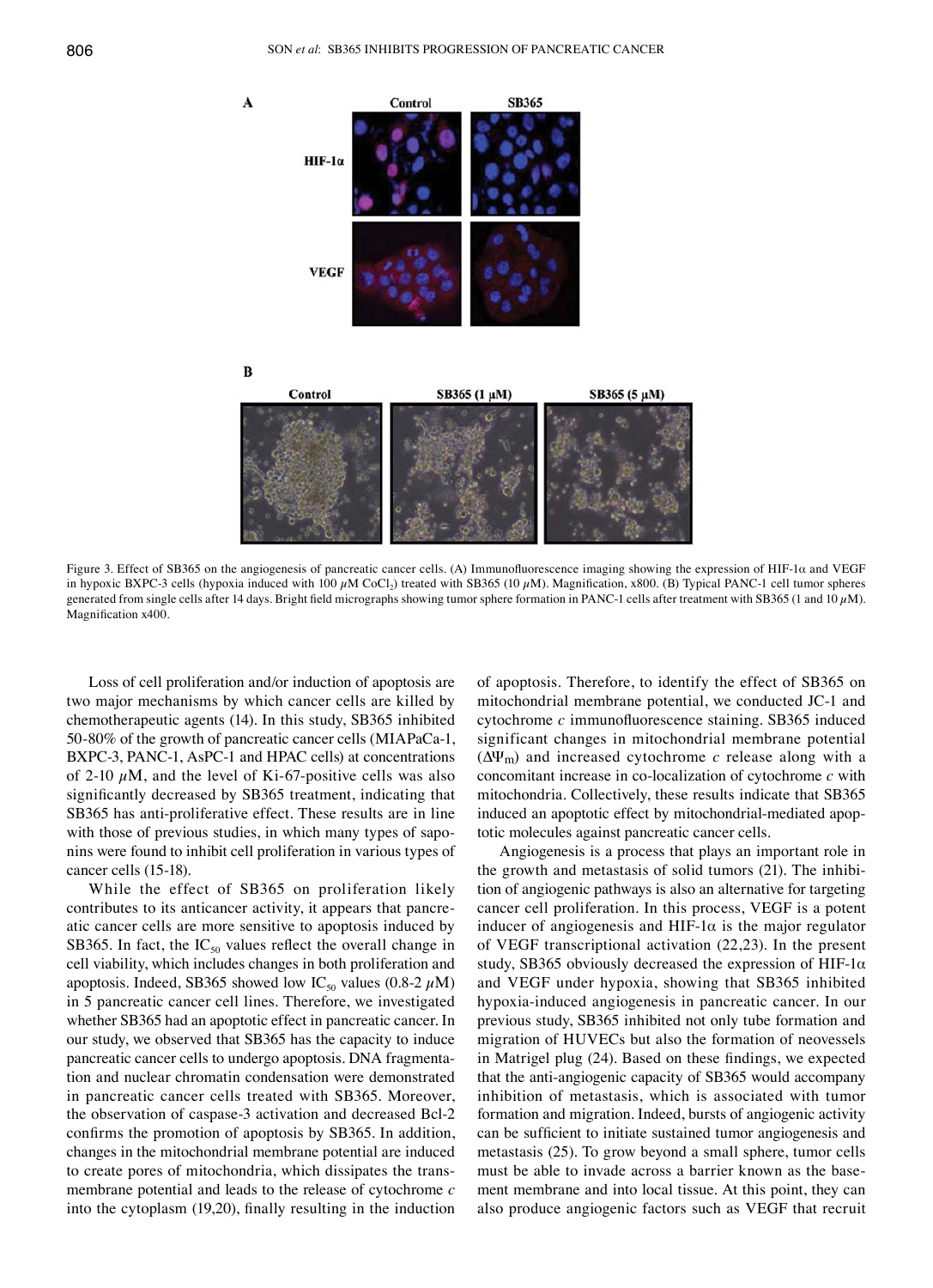

Figure 4. *In vivo* effect of SB365 in the pancreatic cancer mouse xenograft model. (A) Tumor growth of PANC-1 xenografts in nude mice. After the tumors reached  $50-100$  mm<sup>3</sup> in size, the mice received an intraperitoneal administration of SB365 (30 mg/kg) 3 times a week for 37 days. (B) Average body weight of nude mice. (C) Tumor size and weight in PANC-1 mouse xenografts. Data are represented as the means  $\pm$  SD (n=6). \*\*P<0.01 vs. control.

new blood vessel formation (26). Moreover, when tumor cells are allowed to grow to a large size, these new vessels support tumor metastasis (27). Based on this knowledge, we evaluated whether SB365 inhibits pancreatic tumor sphere formation.



Figure 5. *In vivo* effect of SB365 on the proliferation, apoptosis and angiogenesis of PANC-1 xenografts. Tumors were excised and processed for immunostaining for PCNA, cleaved caspase-3, terminal deoxynucleotidyltransferase-mediated dUTP nick end labeling (TUNEL), VEGF and CD34 including hematoxylin and eosin (H&E) staining. Magnification, x400.

Importantly, we found that SB365 obviously inhibited tumor sphere forming in a population of pancreatic cancer cells with tumor sphere-forming ability. These findings indicate that SB365 demonstrated potent anti-angiogenic effects along with the potential for inhibition of metastasis.

Most importantly, our *in vitro* results were corroborated *in vivo* in a pancreatic cancer xenograft model. Specifically, SB365 inhibited tumor growth in the mouse xenograft models. These data are in accordance with the decreased proliferation and angiogenesis documented by PCNA, and CD34 and VEGF immunostaining, respectively. Additionally, SB365 induced apoptosis as indicated by increased cleaved caspase-3 and TUNEL staining in tumor tissues. These *in vivo* results are similar to our *in vitro* study, which further suggests that SB365 may be an applicable approach to enhance the antitumor activity against pancreatic cancer.